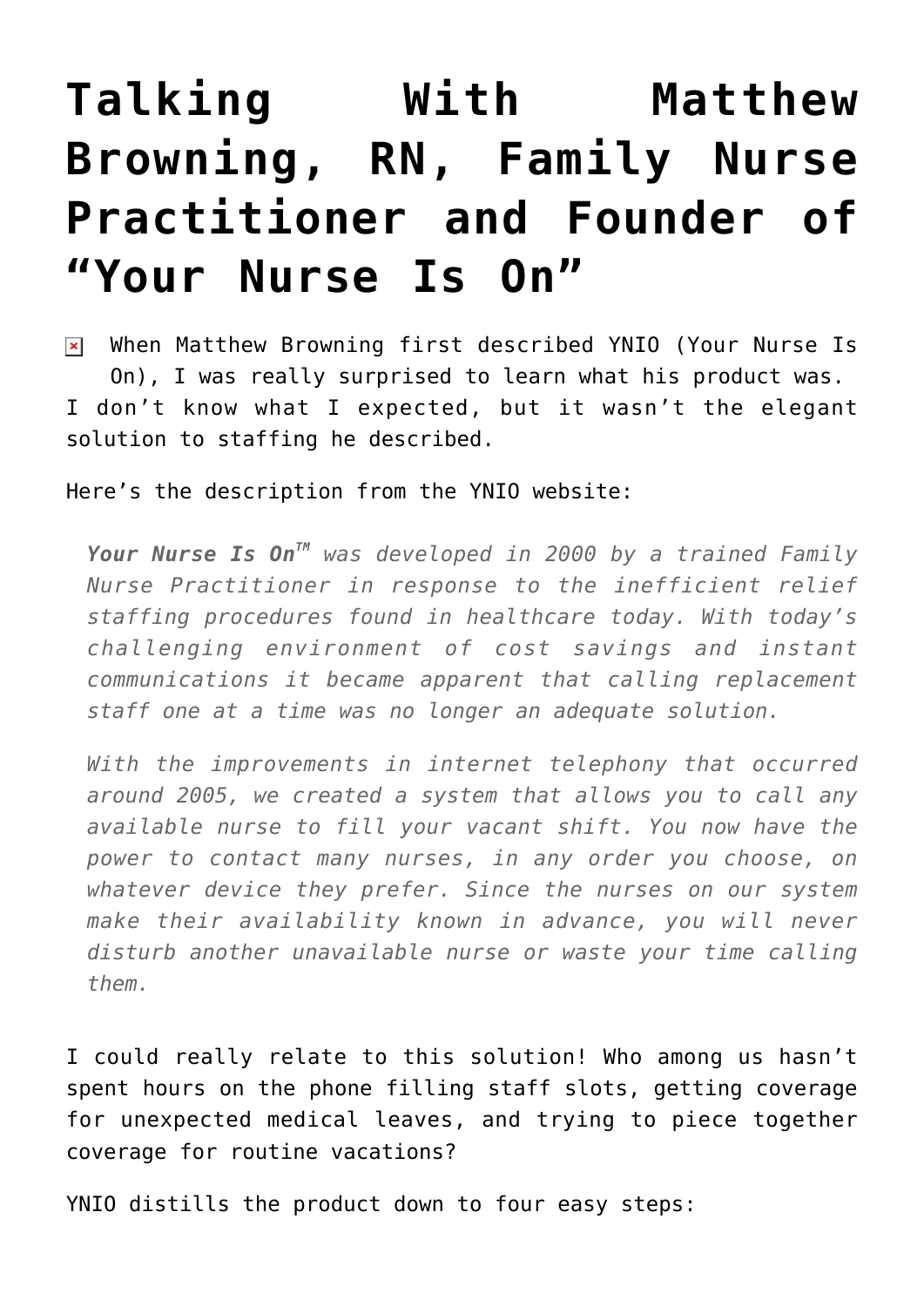- 1. Scheduler creates a request for staff.
- 2. YNIO contacts all available staff instantly.
- 3. Staff receives the request and accepts or rejects the shift.
- 4. Scheduler is immediately notified.

And what are the proposed benefits to a facility using YNIO?

- Save time system can call dozens of nurses simultaneously
- Save money no more dollars wasted calling nurses who are unavailable
- Fill shift vacancies expanded pool of available nurses
- Increased employee morale decreased shift vacancies can decrease shift call outs, injuries and burnout
- Increased efficiency leverage technology to save money, save time, quickly fill shift vacancies and save paperwork with our paperless billing and performance tracking systems.

This sounds like a needed solution for practices, nursing homes, hospitals, and home health agencies. I am also fascinated by the creative process of innovation and delivery to the market and asked Matt a few questions about the development of his product.

**MARY PAT: Matt, what does it take (emotionally, financially and otherwise) to conceive an idea and bring it to the market?**

**MATT:** I believe it begins with a personality that is inclined to analyze situations and procedures with an eye toward improvement. "How can we make this, or do this, better than we are today?" As this behavior becomes internalized and part of our daily routine, we begin to generate ideas, "maybe this could work" $\sqcap$  type of thoughts that can result in some solid ideas, proposals and hypotheses. This stage of innovative thought is rather common and many people have an idea that could "change the world," $\Box$  however an idea at this stage is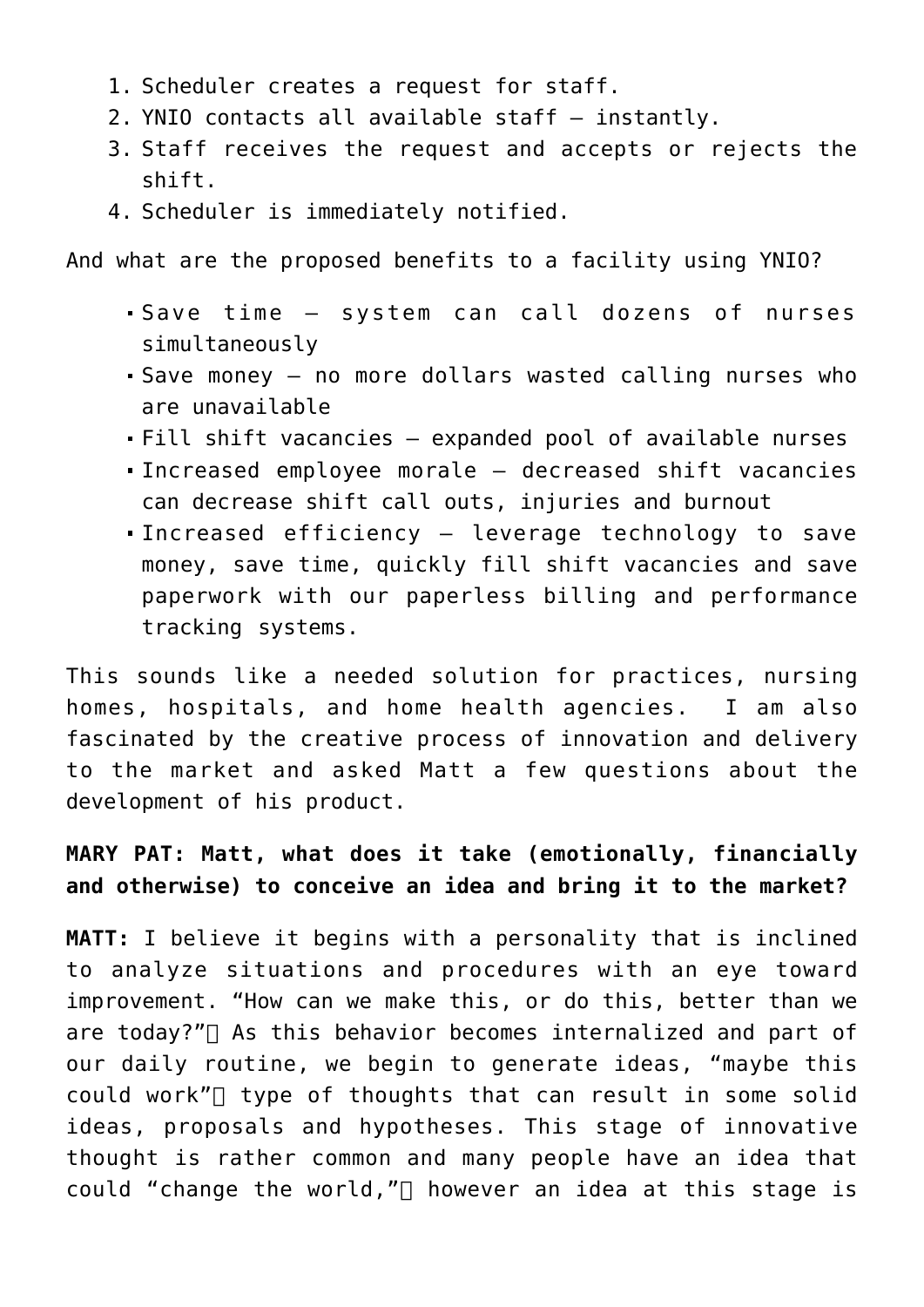often lacking a "vision" $\sqcap$  of how it can interact with our current realities, change existing processes, improve outcomes, save time and reduce expenses. The basic business infrastructure, legal processes, finances and team that are very important considerations to bring an idea from conception to market are often not understood, at this point of the innovation cycle, by the inventor and are definite challenges. These challenges may be the reason that many potential innovations are never brought to market.

So, besides an idea, and a "˜vision' of how it fits into the world, flexibility, determination and persistence may be the most required traits for the innovator. The key to this game is teamwork, assemble the highest quality team you can, rely on experts for knowledge outside of your personal domain and remember that the objective is bringing the product or process to the world to make it a better, safer, more enjoyable place for as many people as possible. Success is often a direct result of service to others and bringing your innovation to the world can be a great service.

On the emotional and financial fronts, expect the endeavor to take twice as long as you expect and to cost twice as much as you expect. Having an awesome team and a supportive social network are invaluable to the eventual success. I am fortunate to have a very supportive family that believes in me and our innovation and they have been very tolerant of the extraordinary amount of hours and obligations that are part and parcel of this innovator's life. To summarize, I believe a good idea can become a vision that with a very dedicated individual can become a team working toward the release of an innovation commercially. Hard work, perseverance, flexibility, ability to learn and the ability to delegate are all requisite as well.

**MARY PAT: What's been your lowest moment to date in bringing your product to market and what has been your highest?**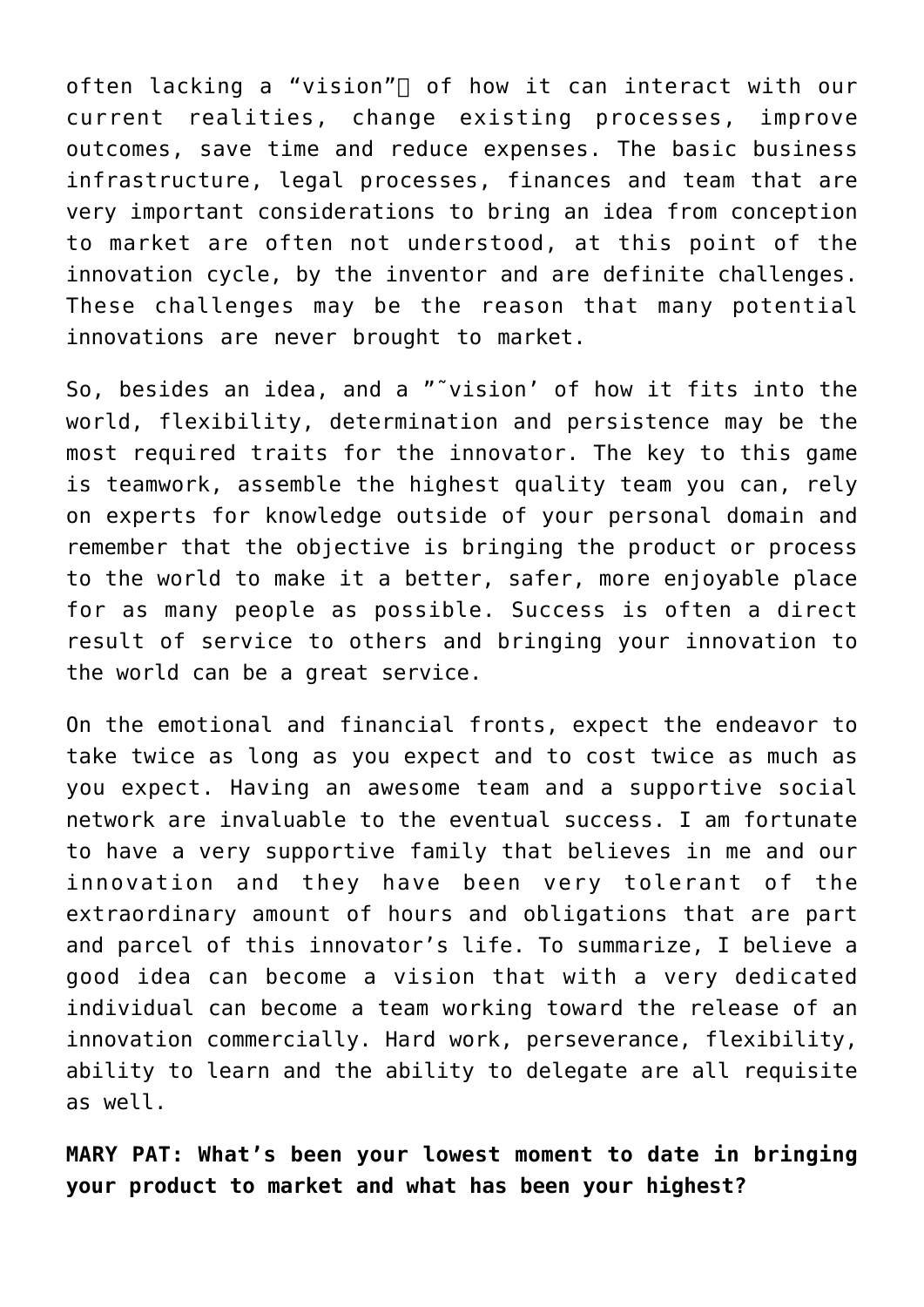**MATT:** My personal and corporate nadir occurred, ironically, during one of the best events of my life, the birth of my son, Arthur. Our product, YourNurseIsOn.com, was struggling through the "proof of concept" $\sqcap$  phase, after nearly a year in development and design, when my wife had an unexpected, emergent delivery of our son. We were traveling in Florida on a doctor-approved combination business and family trip, when our son decided he was coming into the world, nine weeks early. Aside from a very difficult and dangerous birth experience, we were over 1500 miles from our home in New Haven, CT. Our company was being run from my laptop and mobile phone and I was juggling a fully packed calendar of business obligations all while running from ICU to NICU, for 5 weeks. It was two months before I was able to safely return my family to our home in New Haven. In addition the amazing amounts of time needed for both my wife, Phoebe, and my son, I still needed to meet with potential customers, conduct regular tech meetings, solicit further investment and continue to work on intellectual property issues, technological challenges and personnel needs.

We had invested our life's savings to get to this point and now, with this amazing, yet traumatic family event, we began to question many of the decisions that had brought us to this place and time. Out of time, out of money and out of my home, it was easy to think how much "˜better' it would be if I "˜just' worked as a Family Nurse Practitioner as I was trained to do and could bring home a regular ol' paycheck for "˜only' 40 hours. Those questions never last for long, the "˜vision,' never sleeps, it never relents and it can become allencompassing and turn us into 4am to 11 pm machines but, occasionally, even entrepreneurs are human  $\Box$ 

Conversely, our highest point to date has been our attendence at HIMSS 2010 this March. We were selected to present at the Healthcare IT Venture Fair and after an exciting presentation we were no longer unknowns to the major players in the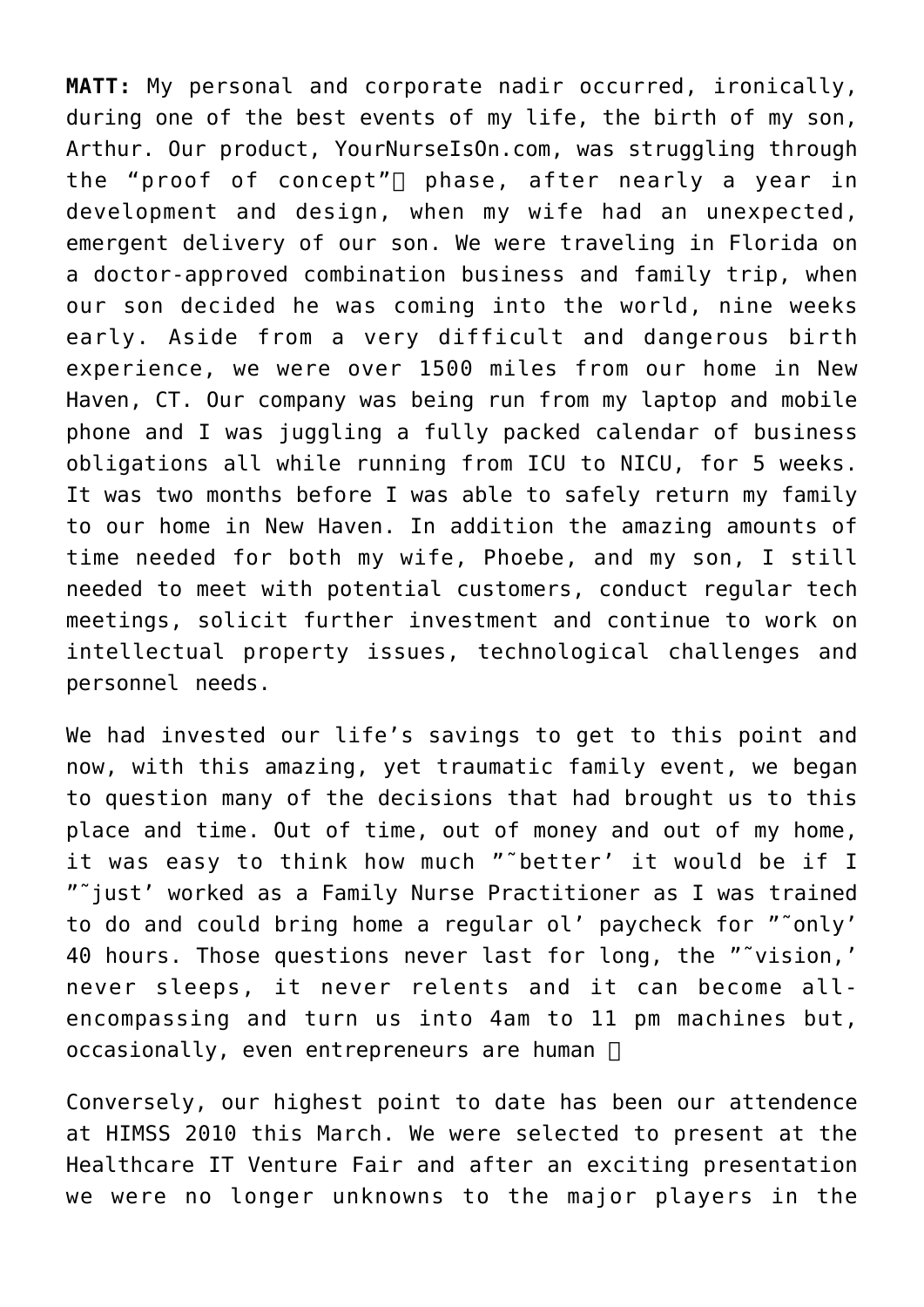healthcare arena. When big names like Intel, Blue Cross, GE, McKesson, Blank Rome and the United States of America take note of your product and want to engage in investment, customer and business development discussions, you begin to realize that the power of the innovation is becoming recognized. The time since HIMSS10 has been a constant blur of inquiries, customer demos, partner requests, commercialization deals, amazing pilot discussions, customer implementations and, of course, investors.

**MARY PAT: Is this a product that can be affordably scaled for any customer, or do you anticipate the ROI being on target for a specific type/size of customer?**

**MATT:** Our product, YourNurseIsOn.com, is a Software as a Service (SaaS) product that helps allocate the right healthcare staff, where they are needed, when they are needed there, by instant, 2-way text, phone and/or email communications. We are a Software as a Service (SaaS) platform that allows for quick and easy adoption, keeps customer costs low and removes their maintenance responsibilities.

We offer a number of value propositions for the customers including faster speed of fulfillment, decreased nurse vacancy, reduced overtime spending, increased patient-provider contact hours, improved patient outcomes, license management, call order adherence, expanded communications capabilities and amazing compliance reporting performance. Flexible scheduling, with all the extra communications needed, has become a best practice for healthcare workforce recruitment and retention. YourNurseIsOn.com makes these communications effortless. For organizations that rely on communicating with a distributed workforce, to operate around the clock, our solution is quickly becoming indispensable.

The ROI metrics are being compiled presently and should prove to be favorable for any size organization. We expect the return on investment period to be very brief as we can provide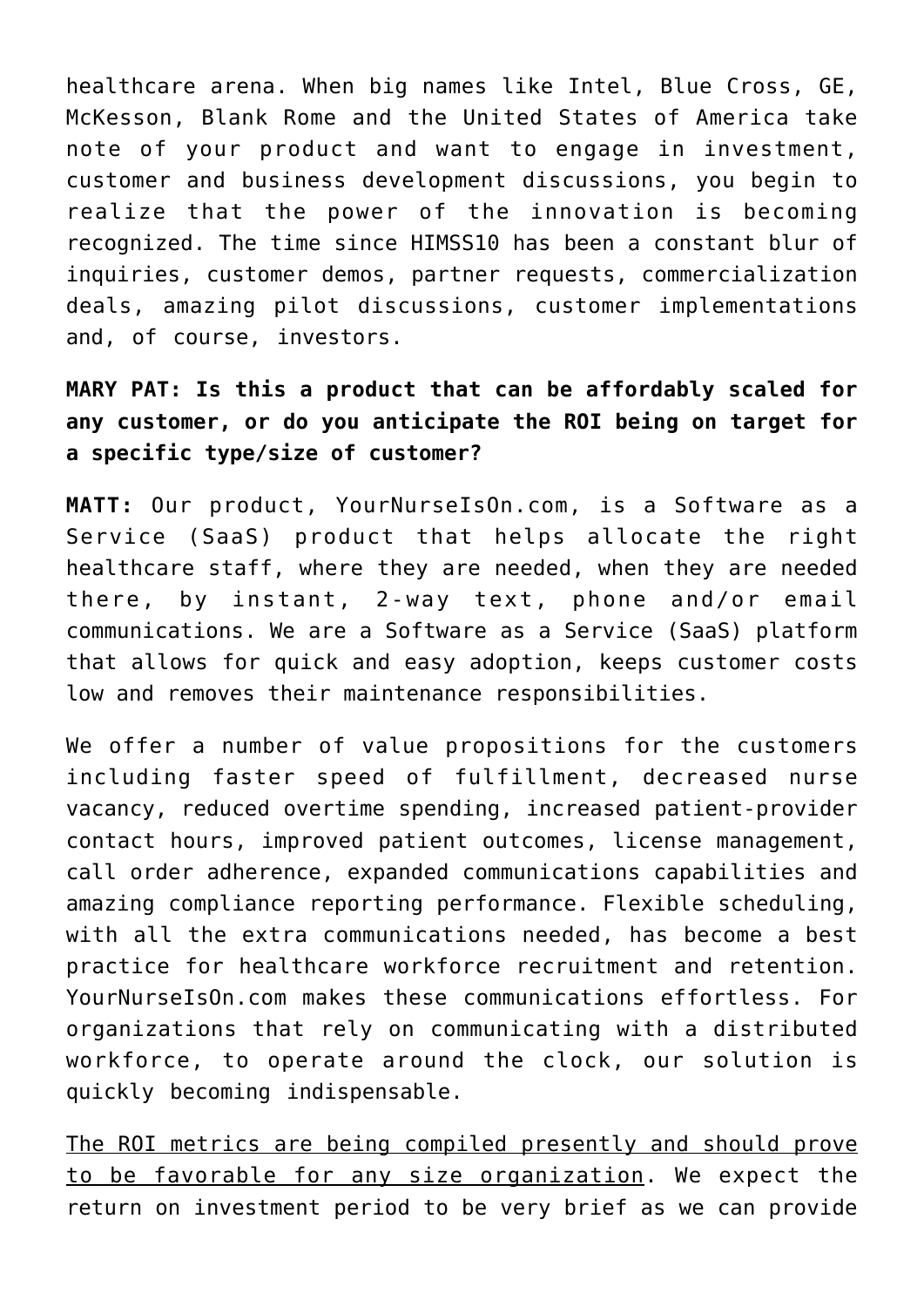over 8 hours of phone calling in under 30 minutes and provide the 2-way text and email channels for improved efficiencies. Our soon to be announced pilot with a nationally recognized health provider network will soundly demonstrate our scalability for any sized facility, organization or governmental body.

## **MARY PAT: Where do you want YNIO to be in 5 years?**

**MATT:** YourNurseIsOn.com is focused on excellent customer experience, and service, for every single client that engages our services, and we will continue with that focus relentlessly as we continue to grow and scale our platform. YourNurseIsOn.com is well poised to become the de-facto communications method for healthcare organizations that need to contact and confirm their specialized, distributed workforces on demand. The ability to easily reach specific individuals, that are qualified and available for a specific function, in a quick and easy manner on any device of their choosing will only become more important given the coming increases in healthcare demand and simultaneous scarcity of all healthcare providers. YourNurseIson.com has the ability to efficiently deliver caregivers where they are needed, not only in institutional settings, but in the communities where the majority of care is being delivered. YNIO, with its international patent -pending status will be the communications "˜glue' that holds it all together.

**MARY PAT: Many people are predicting that NPs and other midlevel providers will be the future of primary care if physician shortages play out as expected. What do you think?**

**MATT:** Personally, as a nurse practitioner, I feel that this is all too often the focus of discussions about the future of healthcare and is, just as often the beginning of contentious debate that ends in a turf war between doctors and other providers. I do not believe that either of us are the future of healthcare. I believe that we cannot possibly train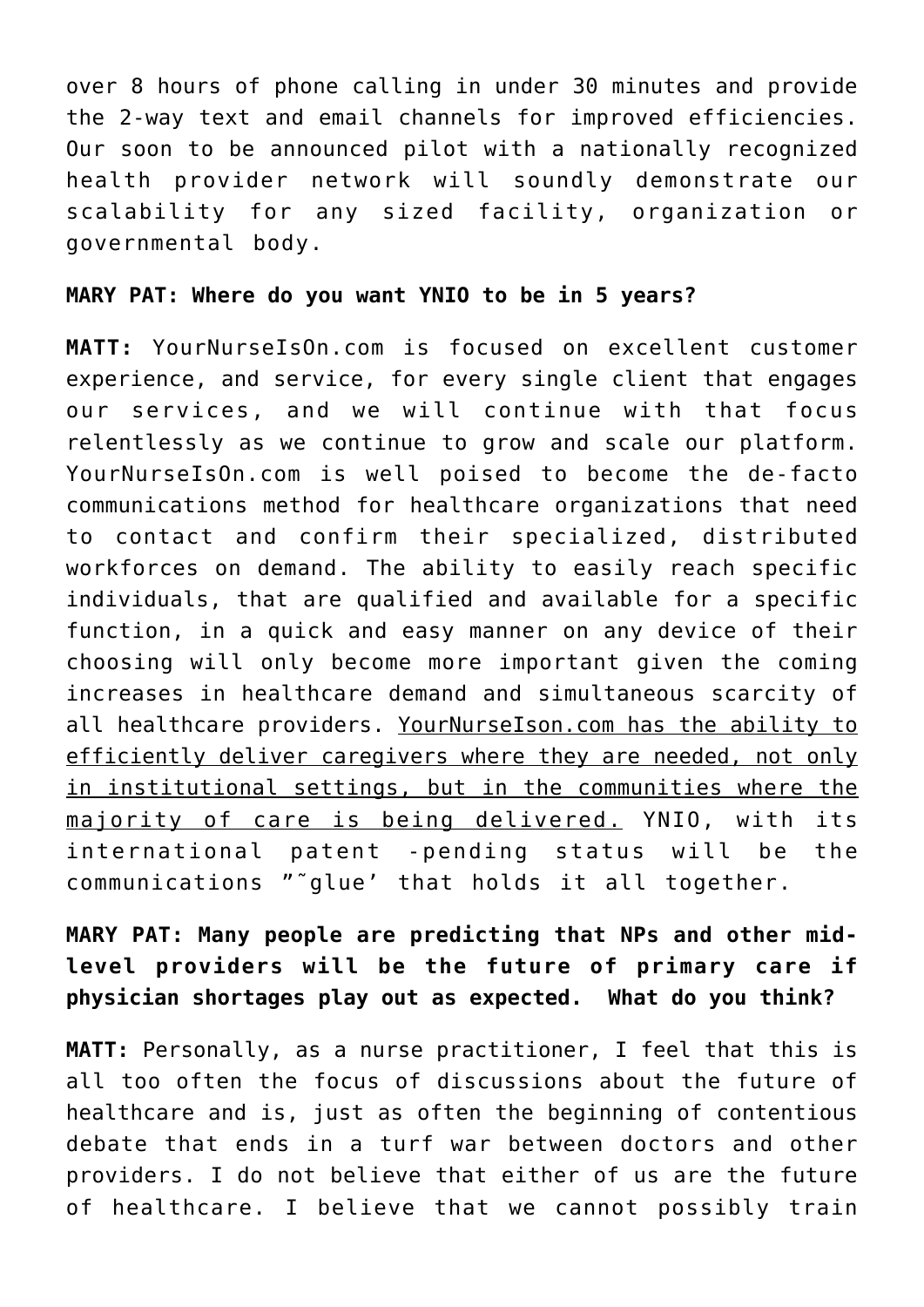sufficient numbers of providers to care for the onslaught of demand that is quickly approaching. The future of primary care will lie in the hands of the individual, their families and their communities. This will be supported by tele-medicine, bio-sensors and smart homes to begin and eventually lead to caregiver robots and software algorithms diagnosing and treating your ailments:

- A wristwatch, scale and shoes that track your fitness regimen, downloaded nightly into your Personal Health Record and gently recommending tomorrow's diet or workout schedule.
- Personal reminder software to gently prod you to take your medicine, engage in physical activity or to remember a wellness event or medical appointment.
- Accentuated reality software to help make informed dietary, activity or purchase selections based on wellness scales, provider recommendations or personal preferences.
- The ability to export this information to your Electronic Health Record to share with your providers, specialists or family
- A smart home with a bed that signals that Grandma woke up later than usual after a restless night, a chemical sensor toilet that signals she may be a bit dehydrated, a pill bottle that alerts when she hasn't opened itthese types of events triggering personal reminders, check-in requests to a neighbor, visit requests to family, or send an alert to her community caregivers, etc. If no one is able to check on her status, emergency services could be automatically notified.

Couple these technologies with instant, 2-way, verifiable communications systems, and these networks will provide the bulk of care in the near future. There simply are not enough resources to provide care any other way. I hope to see NPs continue to expand their roles, earn autonomy and continue to